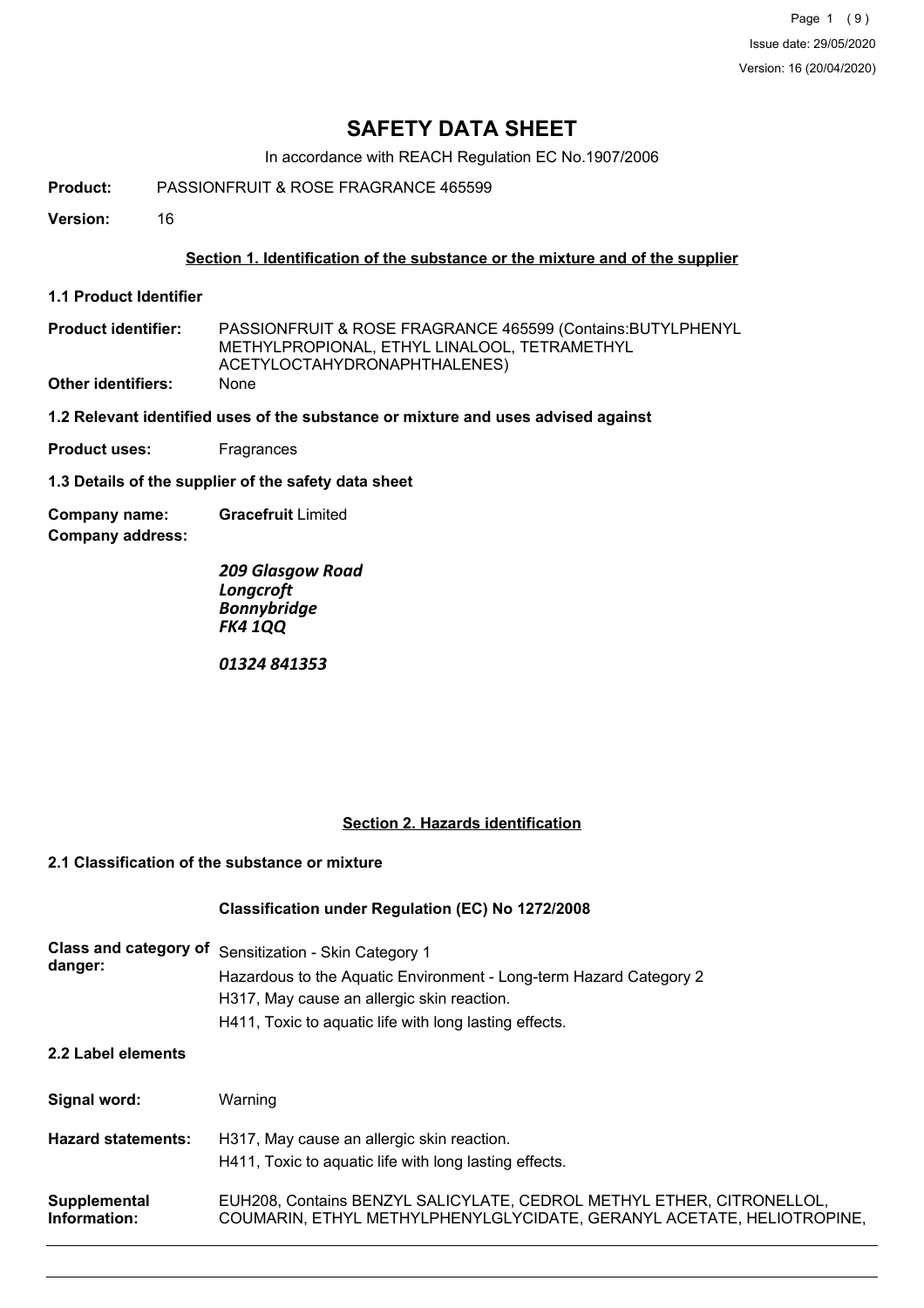# **SAFETY DATA SHEET**

In accordance with REACH Regulation EC No.1907/2006

**Product:** PASSIONFRUIT & ROSE FRAGRANCE 465599

**Version:** 16

LINALOOL, LINALYL ACETATE, METHYLENEDIOXYPHENYL METHYLPROPANAL. May produce an allergic reaction.

#### **Precautionary statements:**

P261, Avoid breathing vapour or dust.

P272, Contaminated work clothing should not be allowed out of the workplace.

P273, Avoid release to the environment.

P280, Wear protective gloves/eye protection/face protection.

P302/352, IF ON SKIN: Wash with plenty of soap and water.

P333/313, If skin irritation or rash occurs: Get medical advice/attention.

P363, Wash contaminated clothing before reuse.

P391, Collect spillage.

P501, Dispose of contents/container to approved disposal site, in accordance with local regulations.



**Other hazards:** Hydrocarbon Concentration %: 0.092%

## **Section 3. Composition / information on ingredients**

## **3.2 Mixtures**

#### **Contains:**

| <b>Name</b>                                                                | <b>CAS</b>                | <b>EC</b>                                           | <b>REACH Registration</b><br>No. | $\%$        | <b>Classification for</b><br>(CLP) 1272/2008                                |
|----------------------------------------------------------------------------|---------------------------|-----------------------------------------------------|----------------------------------|-------------|-----------------------------------------------------------------------------|
| <b>IHEXAMETHYLINDANO</b><br>IPYRAN                                         | 1222-05-5                 | 214-946-9                                           | l01-2119488227-29-xxxx           | $5 - 10%$   | EH A1-EH C1:H410.-                                                          |
| <b>TETRAMETHYL</b><br>ACETYLOCTAHYDRON 68155-66-8.<br><b>I</b> APHTHALENES | 54464-57-2,<br>68155-67-9 | 259-174-3,<br>268-978-3.<br>268-979-9,<br>915-730-3 | 01-2119489989-04-xxxx            | $1 - 5%$    | SCI 2-SS 1B-EH C1;<br>H315-H317-H410.-                                      |
| <b>BUTYLPHENYL</b><br><b>IMETHYLPROPIONAL</b>                              | 80-54-6                   | 201-289-8                                           |                                  | $1 - 5%$    | ATO 4-SCI 2-SS 1B-<br><b>REP 2-EH C3:H302-</b><br>H315-H317-H361-<br>H412.- |
| <b>IETHYL LINALOOL</b>                                                     | 10339-55-6                | 233-732-6                                           | l01-2119969272-32-xxxx           | $1 - 5%$    | ISCI 2-EDI 2-SS 1B:<br>H315-H317-H319.-                                     |
| TETRAHYDRO-<br><b>IMETHYL-</b><br>(METHYLPROPYL)-<br><b>I</b> PYRAN-4-OL   | 63500-71-0                | 405-040-6                                           | 01-0000015458-64-xxxx            | $1 - 5%$    | EDI 2:H319,-                                                                |
| <b>IBENZYL SALICYLATE</b>                                                  | 118-58-1                  | 204-262-9                                           |                                  | $0.1 - 1\%$ | IEDI 2-SS 1B-EH C3:<br>lH317-H319-H412.-                                    |
| IETHYL<br><b>IDECADIENOATE</b>                                             | 3025-30-7                 | 221-178-8                                           | 01-2120769126-50-xxxx            | $0.1 - 1\%$ | SCI 2-EH A1-EH C2:<br>lH315-H400-H411.-                                     |
| <b>I</b> CEDROL METHYL<br><b>IETHER</b>                                    | 19870-74-7                | 243-384-7                                           |                                  | $0.1 - 1%$  | ISS 1B-EH A1-EH C1:<br>H317-H410.-                                          |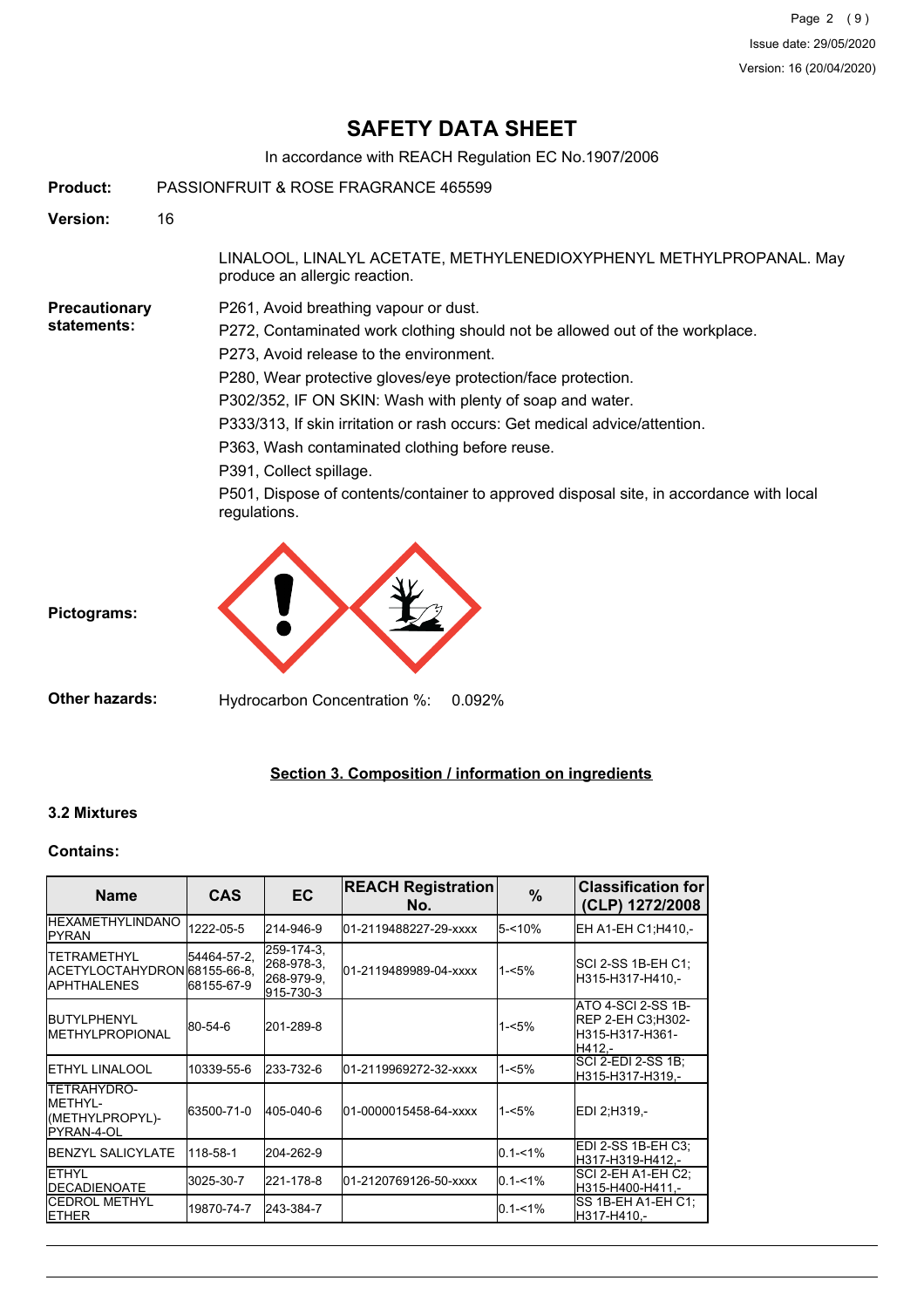Page 3 (9) Issue date: 29/05/2020 Version: 16 (20/04/2020)

# **SAFETY DATA SHEET**

In accordance with REACH Regulation EC No.1907/2006

## **Product:** PASSIONFRUIT & ROSE FRAGRANCE 465599

#### **Version:** 16

| ILINALOOL                                                                                      | 78-70-6   | 201-134-4               | l01-2119474016-42-xxxx | $0.1 - 1\%$ | SCI 2-EDI 2-SS 1B;<br>H315-H317-H319.-   |
|------------------------------------------------------------------------------------------------|-----------|-------------------------|------------------------|-------------|------------------------------------------|
| ICITRONELLOL                                                                                   | 106-22-9  | 203-375-0               | l01-2119453995-23-xxxx | $0.1 - 1%$  | SCI 2-EDI 2-SS 1B;<br>lH315-H317-H319.-  |
| <b>IHELIOTROPINE</b>                                                                           | 120-57-0  | 204-409-7               |                        | $0.1 - 1\%$ | SS 1B;H317,-                             |
| ILINALYL ACETATE                                                                               | 115-95-7  | 204-116-4               | 01-2119454789-19-xxxx  | $0.1 - 1\%$ | ISCI 2-EDI 2-SS 1B:<br>H315-H317-H319.-  |
| 1-METHYL-4-(4-<br>METHYL-3-PENTENYL) 52475-86-2<br>ICYCLOHEX-3-ENE-1-<br><b>I</b> CARBALDEHYDE |           | 257-942-2,<br>257-941-7 | 01-2120735080-68-xxxx  | $0.1 - 1\%$ | EH A1-EH C1;H410,-                       |
| ICOUMARIN                                                                                      | 91-64-5   | 202-086-7               |                        | $0.1 - 1%$  | ATO 4-SS 1B;H302-<br>H317,-              |
| IMETHYLENEDIOXYPH<br><b>IENYL</b><br><b>IMETHYLPROPANAL</b>                                    | 1205-17-0 | 214-881-6               | 01-2120740119-58-xxxx  | $0.1 - 1\%$ | ISS 1B-REP 2-EH C2:<br>lH317-H361-H411.- |
| IETHYL<br>IMETHYLPHENYLGLYC  77-83-8<br><b>I</b> IDATE                                         |           | 201-061-8               |                        | $0.1 - 1\%$ | ISS 1B-EH C2;H317-<br> H411.-            |
| <b>I</b> GERANYL ACETATE                                                                       | 105-87-3  | 203-341-5               | l01-2119973480-35-xxxx | $0.1 - 1\%$ | ISCI 2-SS 1B-EH C3:<br>H315-H317-H412.-  |

#### **Substances with Community workplace exposure limits:**

| Name              | CAS     | EC        | $\mathbf{a}$<br>70 |
|-------------------|---------|-----------|--------------------|
| DIETHYL PHTHALATE | 84-66-2 | 201-550-6 | 50-100%            |

**Substances that are persistent, bioaccumulative and toxic or very persistent and very bioaccumulative, greater than 0.1%:**

Not Applicable

## **Section 4. First-aid measures**

### **4.1 Description of first aid measures**

IF ON SKIN: Wash with plenty of soap and water.

### **4.2 Most important symptoms and effects, both acute and delayed**

May cause an allergic skin reaction.

### **4.3 Indication of any immediate medical attention and special treatment needed**

None expected, see Section 4.1 for further information.

## **SECTION 5: Firefighting measures**

#### **5.1 Extinguishing media**

Suitable media: Carbon dioxide, Dry chemical, Foam.

## **5.2 Special hazards arising from the substance or mixture**

In case of fire, may be liberated: Carbon monoxide, Unidentified organic compounds.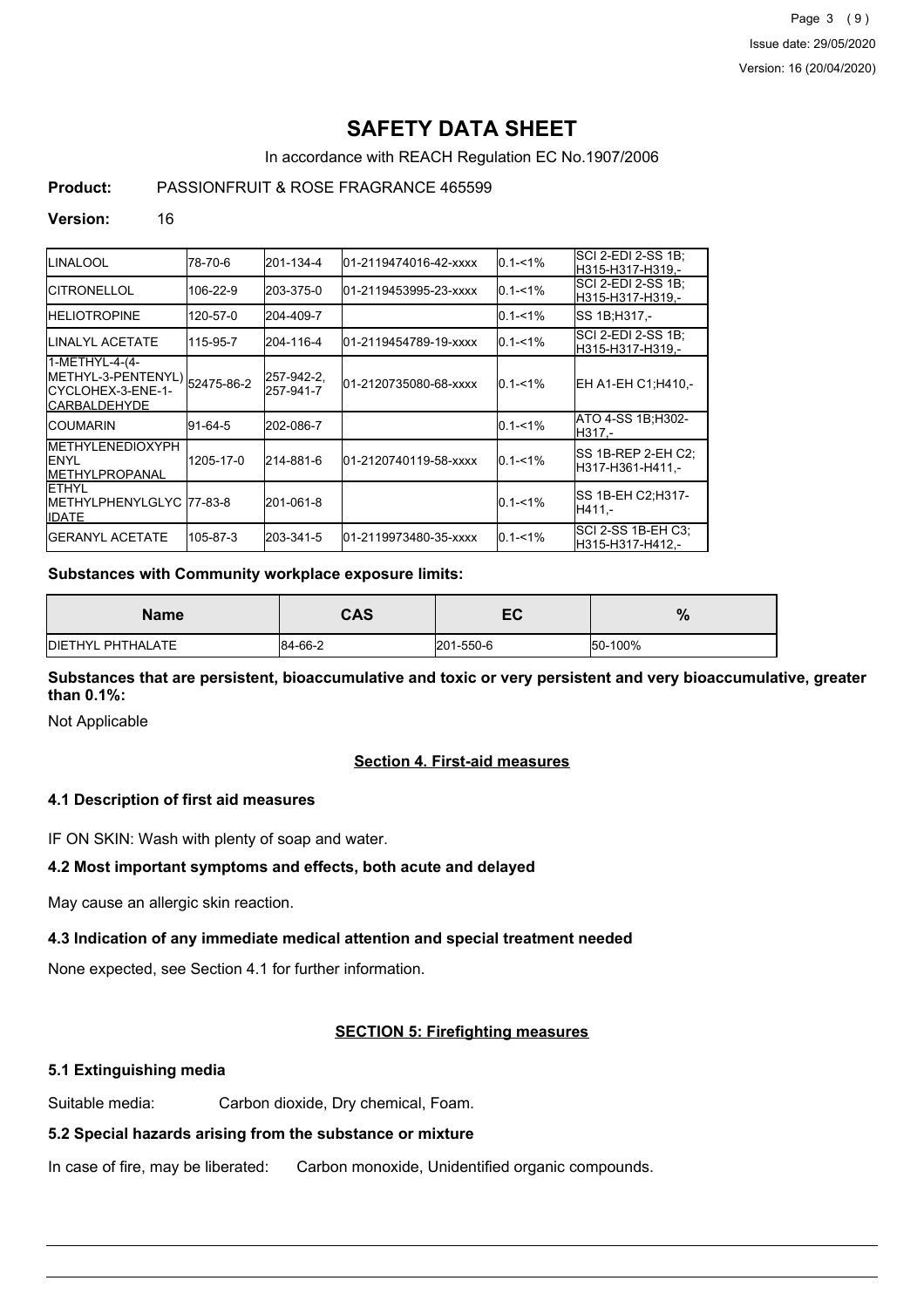Page 4 (9) Issue date: 29/05/2020 Version: 16 (20/04/2020)

# **SAFETY DATA SHEET**

In accordance with REACH Regulation EC No.1907/2006

**Product:** PASSIONFRUIT & ROSE FRAGRANCE 465599

**Version:** 16

## **5.3 Advice for fire fighters:**

In case of insufficient ventilation, wear suitable respiratory equipment.

### **Section 6. Accidental release measures**

### **6.1 Personal precautions, protective equipment and emergency procedures:**

Avoid inhalation. Avoid contact with skin and eyes. See protective measures under Section 7 and 8.

### **6.2 Environmental precautions:**

Keep away from drains, surface and ground water, and soil.

### **6.3 Methods and material for containment and cleaning up:**

Remove ignition sources. Provide adequate ventilation. Avoid excessive inhalation of vapours. Contain spillage immediately by use of sand or inert powder. Dispose of according to local regulations.

#### **6.4 Reference to other sections:**

Also refer to sections 8 and 13.

### **Section 7. Handling and storage**

### **7.1 Precautions for safe handling:**

Keep away from heat, sparks, open flames and hot surfaces. - No smoking. Use personal protective equipment as required. Use in accordance with good manufacturing and industrial hygiene practices. Use in areas with adequate ventilation Do not eat, drink or smoke when using this product.

### **7.2 Conditions for safe storage, including any incompatibilities:**

Store in a well-ventilated place. Keep container tightly closed. Keep cool. Ground/bond container and receiving equipment. Use explosion-proof electrical, ventilating and lighting equipment. Use only non-sparking tools. Take precautionary measures against static discharge.

### **7.3 Specific end use(s):**

Fragrances: Use in accordance with good manufacturing and industrial hygiene practices.

## **Section 8. Exposure controls/personal protection**

## **8.1 Control parameters**

Workplace exposure limits: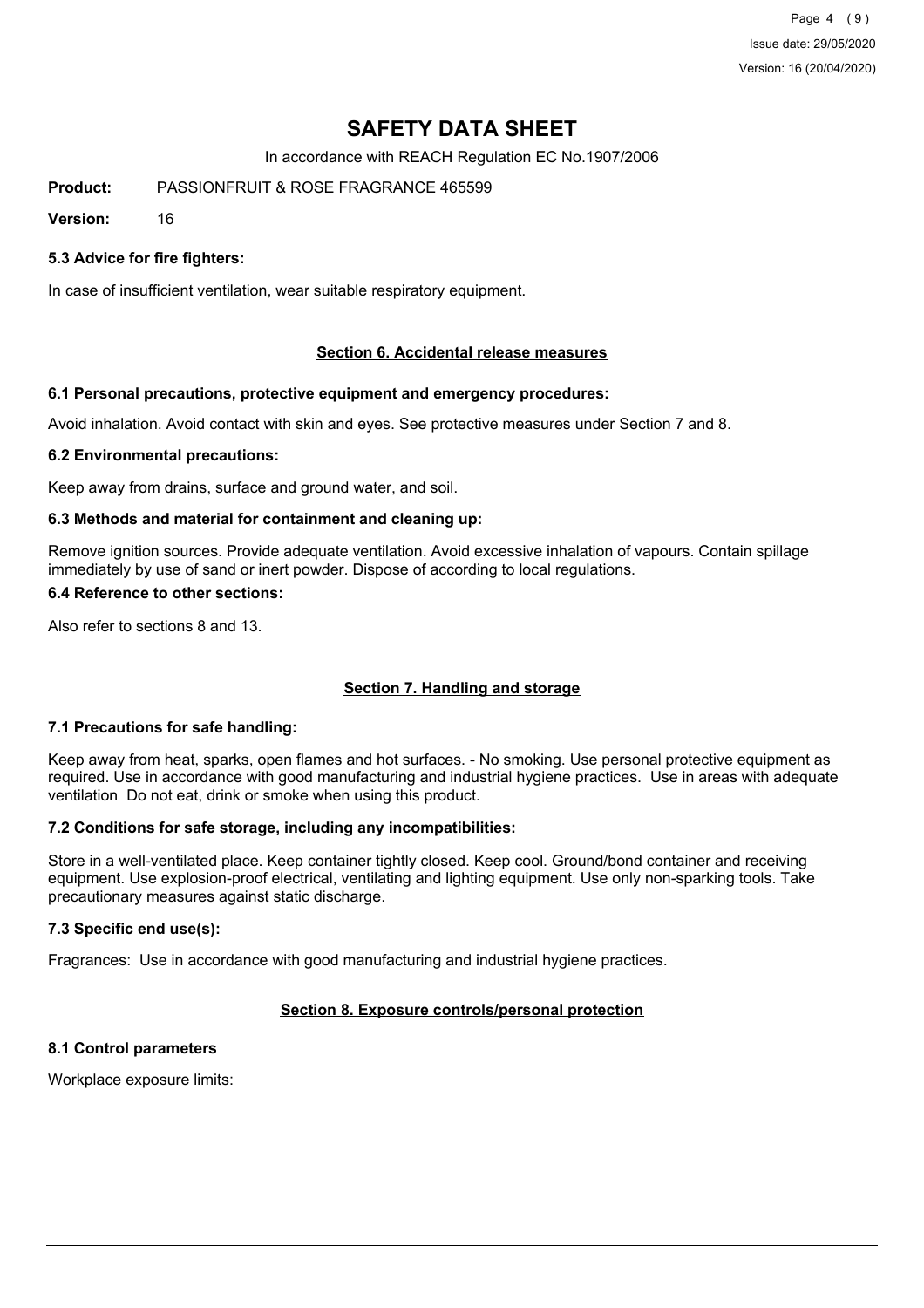# **SAFETY DATA SHEET**

In accordance with REACH Regulation EC No.1907/2006

**Product:** PASSIONFRUIT & ROSE FRAGRANCE 465599

## **Version:** 16

| Ingredient                | CAS     | EC                                               | <b>Description</b>                                   | Value |
|---------------------------|---------|--------------------------------------------------|------------------------------------------------------|-------|
| <b>IDIETHYL PHTHALATE</b> | 84-66-2 | Long-term exposure limit (8-hour<br>TWA) (mg/m3) |                                                      |       |
|                           |         | $ 201 - 550 - 6 $                                | Short-term exposure limit (15-<br>$ minute)$ (mg/m3) | 10    |

## **8.2 Exposure Controls**

## **Eye / Skin Protection**

Wear protective gloves/eye protection/face protection

## **Respiratory Protection**

Ensure adequate and ongoing ventilation is maintained in order to prevent build up of excessive vapour and to ensure occupational exposure limits are adhered to. If appropriate, and depending on your patterns and volumes of use, the following engineering controls may be required as additional protective measures: a) Isolate mixing rooms and other areas where this material is used or openly handled. Maintain these areas under negative air pressure relative to the rest of the plant. b) Employ the use of Personal protective equipment - an approved, properly fitted respirator with organic vapour cartridges or canisters and particulate filters. c) Use local exhaust ventilation around open tanks and other open sources of potential exposures in order to avoid excessive inhalation, including places where this material is openly weighed or measured. In addition, use general dilution ventilation of the work area to eliminate or reduce possible worker exposures. d) Use closed systems for transferring and processing this material.

Also refer to Sections 2 and 7.

### **Section 9. Physical and chemical properties**

### **9.1 Information on basic physical and chemical properties**

| Appearance:                                   | Clear colourless to pale yellow liquid       |
|-----------------------------------------------|----------------------------------------------|
| Odour:                                        | Not determined                               |
| <b>Odour threshold:</b>                       | Not determined                               |
| pH:                                           | Not determined                               |
| Melting point / freezing point:               | Not determined                               |
| Initial boiling point / range:                | Not determined                               |
| <b>Flash point:</b>                           | $>$ 100 °C                                   |
| <b>Evaporation rate:</b>                      | Not determined                               |
| Flammability (solid, gas):                    | Not determined                               |
| Upper/lower flammability or explosive limits: | Product does not present an explosion hazard |
| Vapour pressure:                              | 0.01212597 mmHg                              |
| Vapour density:                               | Not determined                               |
| <b>Relative density:</b>                      | 1.0620 - 1.0660                              |
| Solubility(ies):                              | Not determined                               |
| Partition coefficient: n-octanol/water:       | Not determined                               |
| Auto-ignition temperature:                    | Not determined                               |
| <b>Decomposition temperature:</b>             | Not determined                               |
|                                               |                                              |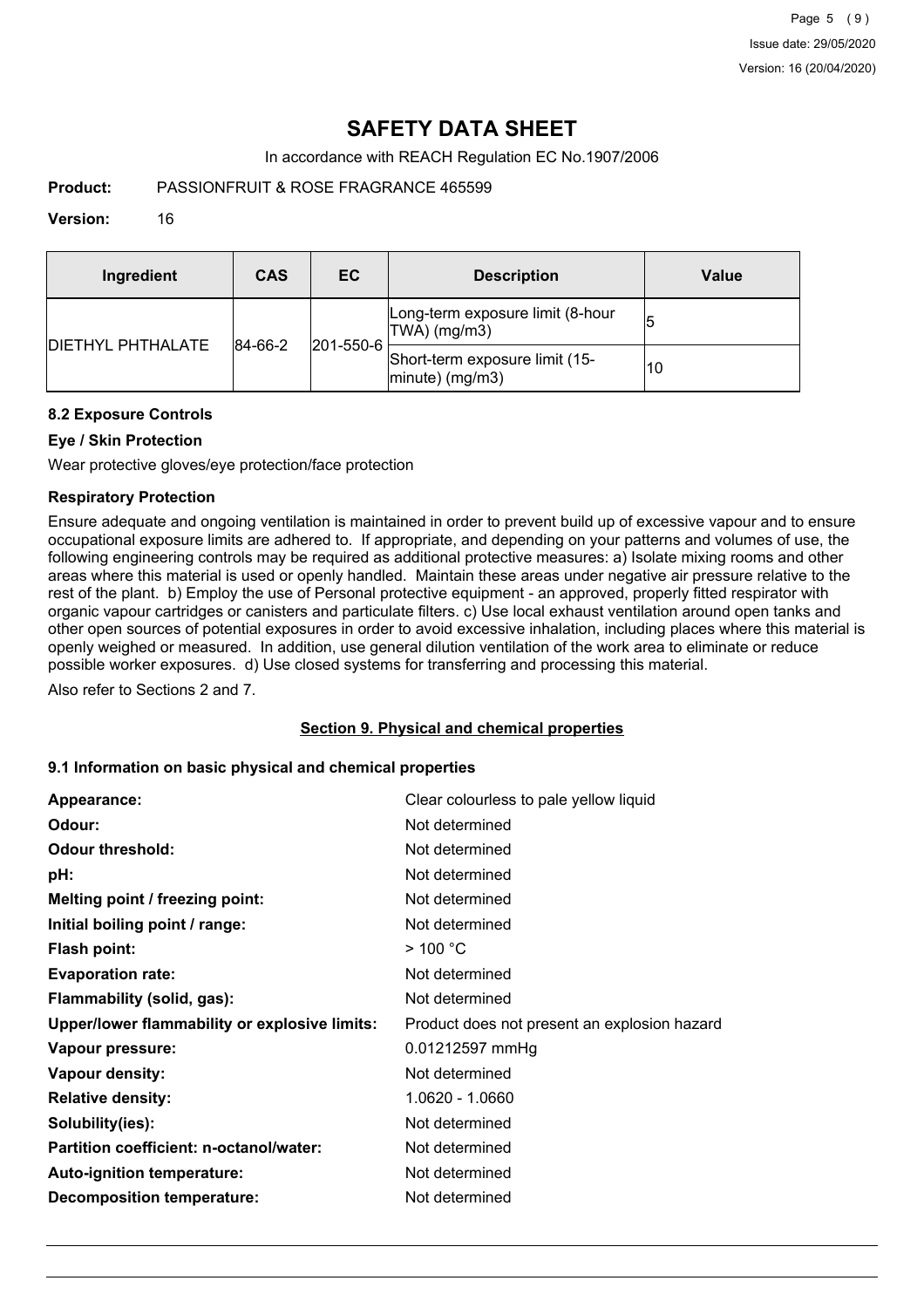Page 6 (9) Issue date: 29/05/2020 Version: 16 (20/04/2020)

# **SAFETY DATA SHEET**

In accordance with REACH Regulation EC No.1907/2006

| Product:                     | PASSIONERUIT & ROSE FRAGRANCE 465599 |  |  |
|------------------------------|--------------------------------------|--|--|
| <b>Version:</b><br>16        |                                      |  |  |
| <b>Viscosity:</b>            | Not determined                       |  |  |
| <b>Explosive properties:</b> | Not expected                         |  |  |
| <b>Oxidising properties:</b> | Not expected                         |  |  |

**9.2 Other information:** None available

#### **Section 10. Stability and reactivity**

#### **10.1 Reactivity:**

Presents no significant reactivity hazard, by itself or in contact with water.

## **10.2 Chemical stability:**

Good stability under normal storage conditions.

## **10.3 Possibility of hazardous reactions:**

Not expected under normal conditions of use.

#### **10.4 Conditions to avoid:**

Avoid extreme heat.

## **10.5 Incompatible materials:**

Avoid contact with strong acids, alkalis or oxidising agents.

## **10.6 Hazardous decomposition products:**

Not expected.

## **Section 11. Toxicological information**

#### **11.1 Information on toxicological effects**

This mixture has not been tested as a whole for health effects. The health effects have been calculated using the methods outlined in Regulation (EC) No 1272/2008 (CLP).

| <b>Acute Toxicity:</b>                    | Based on available data the classification criteria are not met. |
|-------------------------------------------|------------------------------------------------------------------|
| <b>Acute Toxicity Oral</b>                | >5000                                                            |
| <b>Acute Toxicity Dermal</b>              | Not Applicable                                                   |
| <b>Acute Toxicity Inhalation</b>          | Not Available                                                    |
| <b>Skin corrosion/irritation:</b>         | Based on available data the classification criteria are not met. |
| Serious eye damage/irritation:            | Based on available data the classification criteria are not met. |
| <b>Respiratory or skin sensitisation:</b> | Sensitization - Skin Category 1                                  |
| Germ cell mutagenicity:                   | Based on available data the classification criteria are not met. |
| <b>Carcinogenicity:</b>                   | Based on available data the classification criteria are not met. |
| <b>Reproductive toxicity:</b>             | Based on available data the classification criteria are not met. |
| <b>STOT-single exposure:</b>              | Based on available data the classification criteria are not met. |
| <b>STOT-repeated exposure:</b>            | Based on available data the classification criteria are not met. |
| <b>Aspiration hazard:</b>                 | Based on available data the classification criteria are not met. |

**Information about hazardous ingredients in the mixture**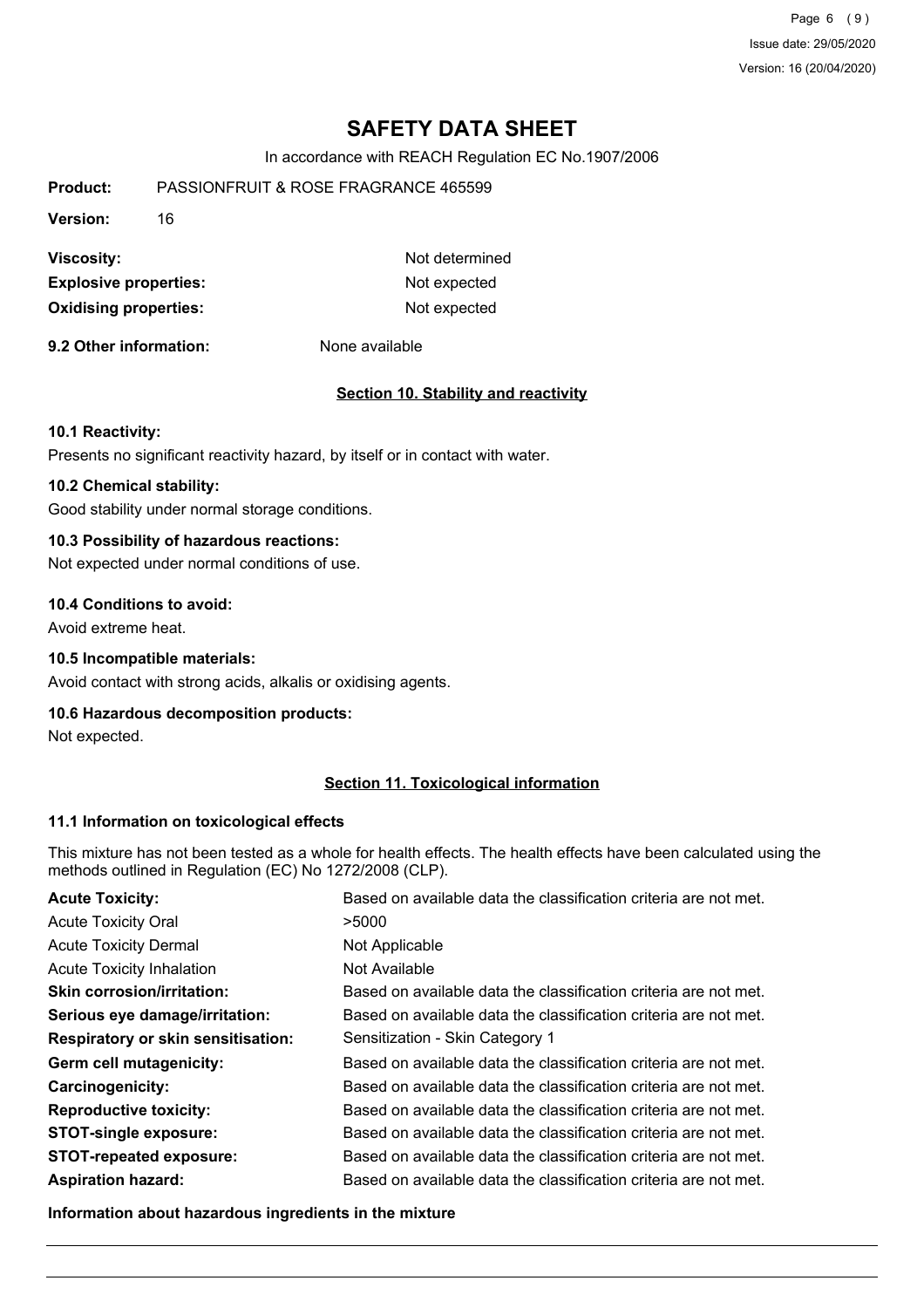Page 7 (9) Issue date: 29/05/2020 Version: 16 (20/04/2020)

# **SAFETY DATA SHEET**

In accordance with REACH Regulation EC No.1907/2006

**Product:** PASSIONFRUIT & ROSE FRAGRANCE 465599

### **Version:** 16

| Ingredient                              | <b>CAS</b>  | EC        | LD50/ATE Oral | LD50/ATE<br>Dermal | LC50/ATE<br><b>Inhalation</b> | <b>LC50</b><br>Route     |
|-----------------------------------------|-------------|-----------|---------------|--------------------|-------------------------------|--------------------------|
| IBUTYLPHENYL<br><b>IMETHYLPROPIONAL</b> | $ 80-54-6 $ | 201-289-8 | 1390          | Not available      | Not available                 | <b>Not</b><br>lavailable |

Refer to Sections 2 and 3 for additional information.

## **Section 12. Ecological information**

Toxic to aquatic life with long lasting effects.

**12.2 Persistence and degradability:** Not available

**12.3 Bioaccumulative potential:** Not available

**12.4 Mobility in soil:** Not available

## **12.5 Results of PBT and vPvB assessment:**

This substance does not meet the PBT/vPvB criteria of REACH, annex XIII.

**12.6 Other adverse effects:** Not available

## **Section 13. Disposal considerations**

### **13.1 Waste treatment methods:**

Dispose of in accordance with local regulations. Avoid disposing into drainage systems and into the environment. Empty containers should be taken to an approved waste handling site for recycling or disposal.

## **Section 14. Transport information**

| 14.1 UN number:                    | UN3082                                                                                                                     |
|------------------------------------|----------------------------------------------------------------------------------------------------------------------------|
| 14.2 UN Proper Shipping Name:      | ENVIRONMENTALLY HAZARDOUS SUBSTANCE, LIQUID, N.O.S.<br>(HEXAMETHYLINDANOPYRAN, TETRAMETHYL<br>ACETYLOCTAHYDRONAPHTHALENES) |
| 14.3 Transport hazard class(es):   | 9                                                                                                                          |
| <b>Sub Risk:</b>                   |                                                                                                                            |
| 14.4. Packing Group:               | Ш                                                                                                                          |
| <b>14.5 Environmental hazards:</b> | This is an environmentally hazardous substance.                                                                            |
| 14.6 Special precautions for user: | None additional                                                                                                            |
|                                    | 14.7 Transport in bulk according to Annex II of MARPOL73/78 and the IBC Code:                                              |

Not applicable

## **Section 15. Regulatory information**

## **15.1 Safety, health and environmental regulations/legislation specific for the substance or mixture** None additional

### **15.2 Chemical Safety Assessment**

A Chemical Safety Assessment has not been carried out for this product.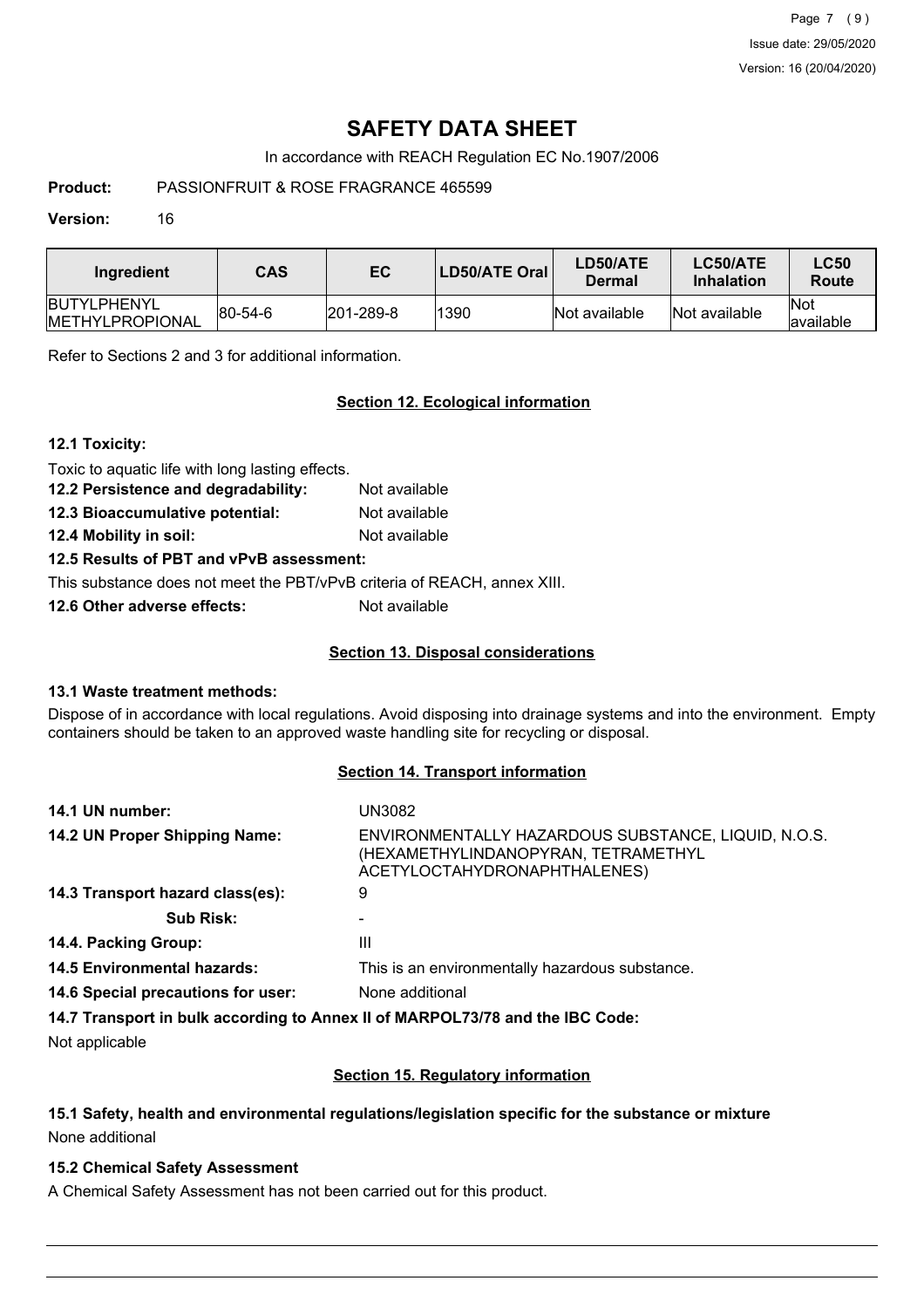Page 8 (9) Issue date: 29/05/2020 Version: 16 (20/04/2020)

## **SAFETY DATA SHEET**

In accordance with REACH Regulation EC No.1907/2006

**Product:** PASSIONFRUIT & ROSE FRAGRANCE 465599

**Version:** 16

## **Section 16. Other information**

| <b>Concentration % Limits:</b>  | EH C2=21.84% EH C3=2.18% SS 1=28.57% |  |
|---------------------------------|--------------------------------------|--|
| <b>Total Fractional Values:</b> | EH C2=4.58 EH C3=45.84 SS 1=3.50     |  |
| Key to revisions:               |                                      |  |
| Concentration % Limits          |                                      |  |
| Product identifier              |                                      |  |

SECTION 3: Composition/information on ingredients Total Fractional Values

## **Key to abbreviations:**

| Abbreviation     | <b>Meaning</b>                                                                                                                      |
|------------------|-------------------------------------------------------------------------------------------------------------------------------------|
| ATO 4            | Acute Toxicity - Oral Category 4                                                                                                    |
| EDI <sub>2</sub> | Eye Damage / Irritation Category 2                                                                                                  |
| EH A1            | Hazardous to the Aquatic Environment - Acute Hazard Category 1                                                                      |
| EH <sub>C1</sub> | Hazardous to the Aquatic Environment - Long-term Hazard Category 1                                                                  |
| EH <sub>C2</sub> | Hazardous to the Aquatic Environment - Long-term Hazard Category 2                                                                  |
| EH C3            | Hazardous to the Aquatic Environment - Long-term Hazard Category 3                                                                  |
| H302             | Harmful if swallowed.                                                                                                               |
| H315             | Causes skin irritation.                                                                                                             |
| H317             | May cause an allergic skin reaction.                                                                                                |
| H319             | Causes serious eye irritation.                                                                                                      |
| H361             | Suspected of damaging fertility or the unborn child.                                                                                |
| H400             | Very toxic to aquatic life.                                                                                                         |
| H410             | Very toxic to aquatic life with long lasting effects.                                                                               |
| H411             | Toxic to aquatic life with long lasting effects.                                                                                    |
| H412             | Harmful to aquatic life with long lasting effects.                                                                                  |
| P202             | Do not handle until all safety precautions have been read and understood.                                                           |
| P261             | Avoid breathing vapour or dust.                                                                                                     |
| P264             | Wash hands and other contacted skin thoroughly after handling.                                                                      |
| P270             | Do not eat, drink or smoke when using this product.                                                                                 |
| P272             | Contaminated work clothing should not be allowed out of the workplace.                                                              |
| P273             | Avoid release to the environment.                                                                                                   |
| P280             | Wear protective gloves/eye protection/face protection.                                                                              |
| P301/312         | IF SWALLOWED: call a POISON CENTER or doctor/physician if you feel unwell.                                                          |
| P302/352         | IF ON SKIN: Wash with plenty of soap and water.                                                                                     |
| P305/351/338     | IF IN EYES: Rinse cautiously with water for several minutes. Remove contact lenses, if present and easy to<br>do. Continue rinsing. |
| P308/313         | IF exposed or concerned: Get medical advice/attention.                                                                              |
| P330             | Rinse mouth.                                                                                                                        |
| P332/313         | If skin irritation occurs: Get medical advice/attention.                                                                            |
| P333/313         | If skin irritation or rash occurs: Get medical advice/attention.                                                                    |